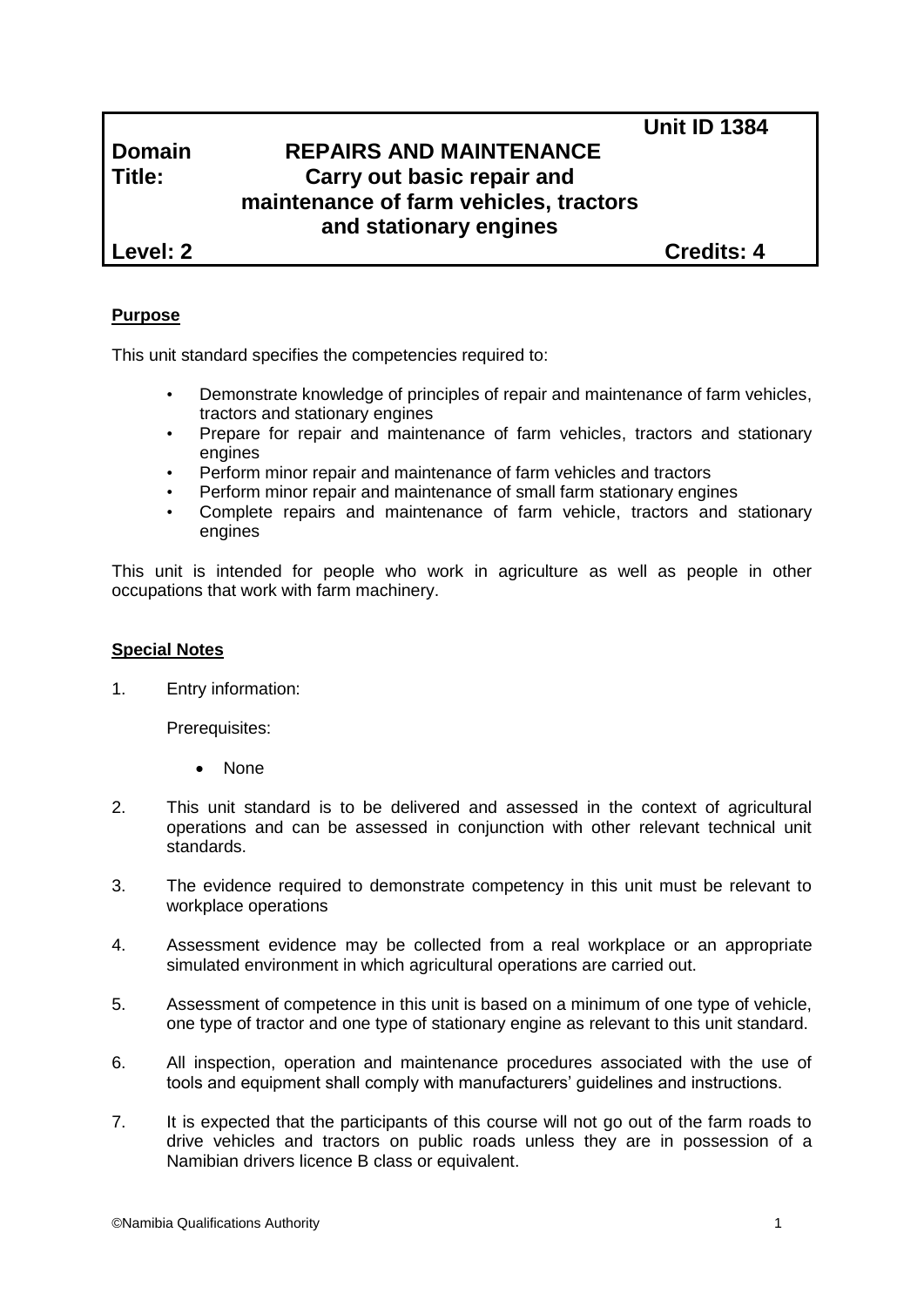#### 8. Glossary of terms

'Workplace procedures' may include but are not limited to work notes, plans, product labels, manufacturer's specifications, operator's manuals, safety plans, fire control, waste disposal, recycling, re-use guidelines and supervisors oral or written instructions.

'Tractors and farm vehicles' may include but are not limited to two wheel drive or four wheel drive tractors, bakkies, motorcycles and light trucks.

'Machinery, engines and equipment' that is used on agricultural enterprises may include but is not limited to stationary engines, tractors, vehicles and trucks, selfpropelled harvesters and pickers, front end loaders, forklifts.

Personal protective equipment may include but is not limited to boots, hat/hard hat, overalls, gloves, protective eyewear, hearing protection, high visibility clothing, respirator or facemask and sun protection.

"Safety requirements" may include but are not limited to safe systems and procedures for safe worksite work practices, carrying out maintenance operations, manual handling, hazard and risk control, the handling, application and storage of hazardous substances, operating and handling equipment safe use of hand and power tools and equipment, clear communication signals between operators, maintaining personal hygiene, outdoor work and the appropriate use and maintenance of personal protective equipment.

"Hazards" may include but are not limited to exposure to loud noise and fumes, solar radiation, dust, hazardous substances, oil and grease spills, electricity, mechanical malfunctions and entanglement with machinery from exposed moving parts.

- 9. Regulations and legislation relevant to this unit standard include the following:
	- Labour Act, No. 11, 2007
	- Regulations relating to the Health and Safety of employees at work, 1997
	- National Agricultural Policy , 1995
	- National Drought Policy , 1997
	- Road Traffic and Transport Regulations 2001
	- Environmental Management Act-No: 7 of 2007
	- Biosafety Act, No. 7, 2006
	- Standards Act, 2005, Standards Regulations: Standards Act, 2005 and relevant Namibian Standards as established

and all subsequent amendments to any of the above.

#### **Quality Assurance Requirements**

This unit standard and others within this subfield may be awarded by institutions which meet the accreditation requirements set by the Namibia Qualifications Authority and the Namibia Training Authority and which comply with the national assessment and moderation requirements. Details of specific accreditation requirements and the national assessment arrangements are available from the Namibia Qualifications Authority and the Namibia Training Authority on [www.nta.com.na.](http://www.nta.com.na/)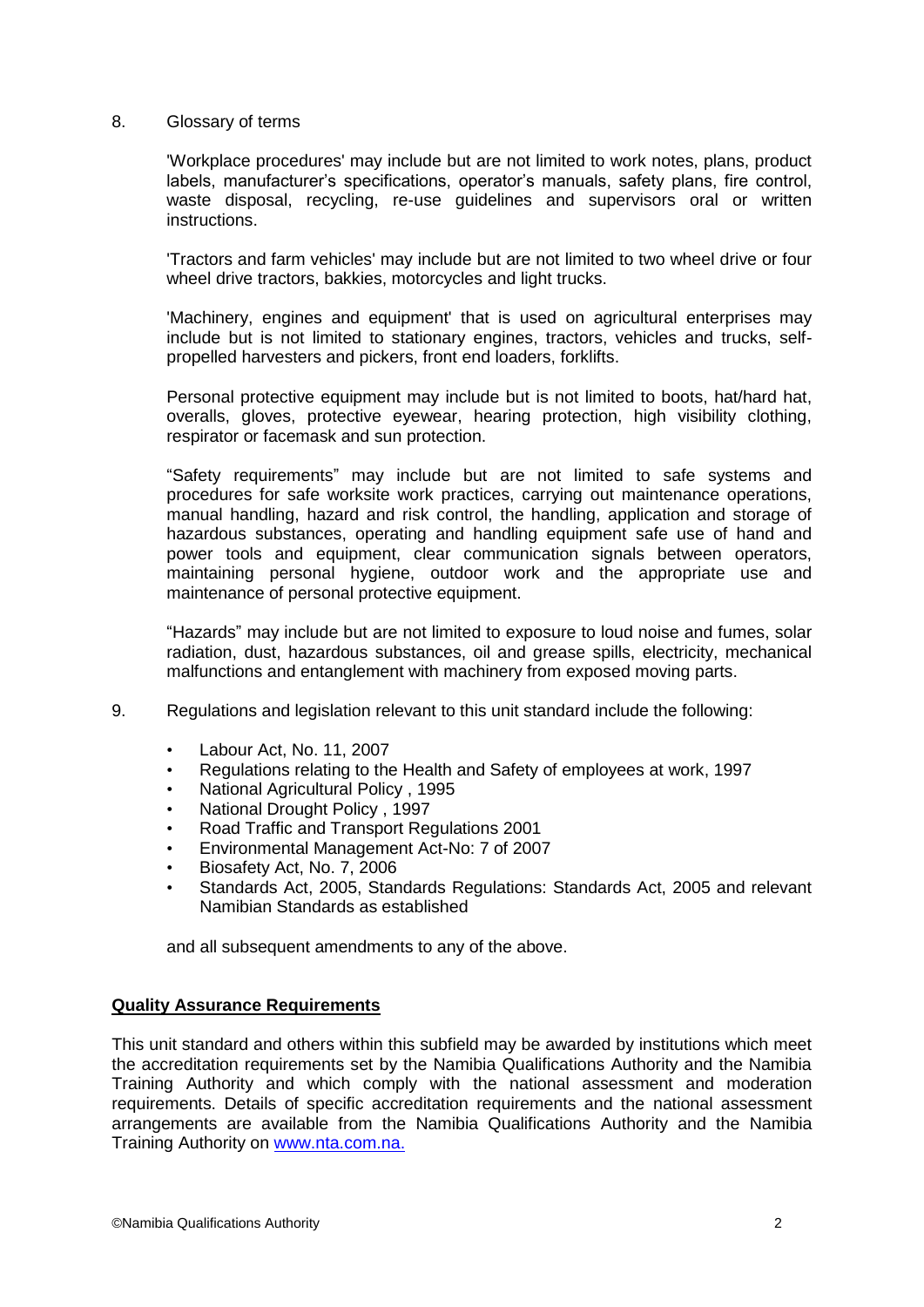## **Elements and Performance Criteria**

## **Element 1. Demonstrate knowledge of principles of repair and maintenance of farm vehicles, tractors and stationary engines**

## **Range**

Farm vehicles and engines may include but are not limited to at least one tractor, one vehicle and one stationary engine.

### **Performance Criteria**

- 1.1 Basic principles of repairs and maintenance of farm vehicles, tractors and engines is described.
- 1.2 Parts of farm vehicles, tractors and engines are named and identified.

## **Element 2. Prepare for repair and maintenance of farm vehicles, tractors and stationary engines**

### **Range**

Maintenance plan may include but is not limited to details of scheduled maintenance and servicing requirements.

Tools and supplies may include but are not limited to hand tools, hand held power tools, grease guns, safety equipment, cleaning and maintenance supplies including, grease, fuel, oil, chemicals, water, power and air.

### **Performance Criteria**

- 2.1 Maintenance plans are accessed and understood prior to undertaking maintenance work according to workplace requirements.
- 2.2 Safety requirements are followed in accordance with safety plans and policies.
- 2.3 Tools and supplies that are appropriate to job requirements are selected and confirmed against the maintenance plan.
- 2.4 Tools are inspected for serviceability and prepared for use according to manufacturer's specifications or workplace procedures.
- 2.5 Hazards are identified and safety concerns reported to the supervisor.

### **Element 3. Perform minor repair and maintenance of farm vehicles and tractors**

### **Range**

Basic servicing procedures may include but are not limited to oil change, filter change, greasing and lubricating, inspections of water, fuel, oil and battery levels, inspections of tyre pressures, fan belts, leads, lines, connections, air filters, electrical, hydraulics, steering,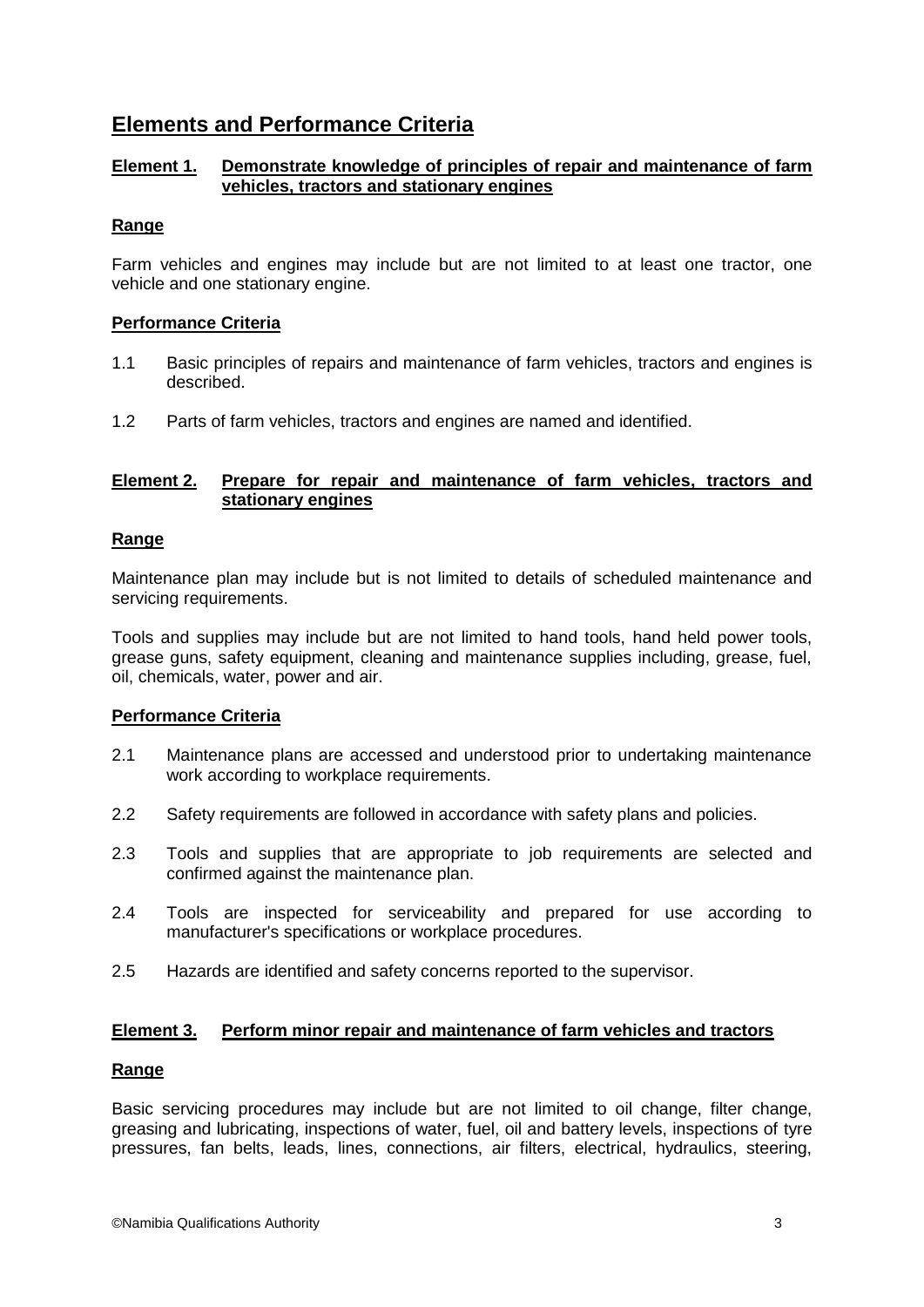lighting, transmission, confirmation of safety guards, Power Take Off (PTO) stubs and shafts.

Machinery covered may include but is not limited to motorised equipment and implements, tractors, harvesters, firefighting units, vehicles and motorcycles.

Mechanical faults can be defined as basic faults and may include damage, wear, malfunction or unsoundness.

#### **Performance Criteria**

- 3.1 Suitable personal protective equipment is selected, used, maintained and stored according to workplace procedures.
- 3.2 Cleaning, greasing, lubrication and other basic servicing of machinery are carried out according to manufacturer's specifications and /or workplace procedures.
- 3.3 Equipment is adjusted according to manufacturer's specifications and workplace procedures.
- 3.4 Basic diagnostic techniques are applied and mechanical faults are identified and rectified according to supervisors instructions.
- 3.5 More serious or complex faults are reported for referral according to workplace procedures.

#### **Element 4. Perform minor repair and maintenance of small farm stationary engines**

#### **Performance Criteria**

- 4.1 Suitable personal protective equipment is selected, used, maintained and stored according to workplace procedures.
- 4.2 Cleaning, greasing, lubrication and other basic servicing of engines are carried out according to manufacturer's specifications and /or workplace procedures.
- 4.3 Equipment is adjusted according to manufacturer's specifications and workplace procedures.
- 4.4 Basic diagnostic techniques are applied and mechanical faults are identified and rectified according to supervisors instructions.
- 4.5 More serious or complex faults are reported for referral according to workplace procedures.

#### **Element 5. Complete repairs and maintenance of farm vehicles, tractors and stationary engines**

#### **Range**

Environmental requirements may include but are not limited to the safe use and disposal of maintenance debris including oil containers, fuel and chemical residues, increased runoff flows caused by servicing, maintenance and cleaning activities.